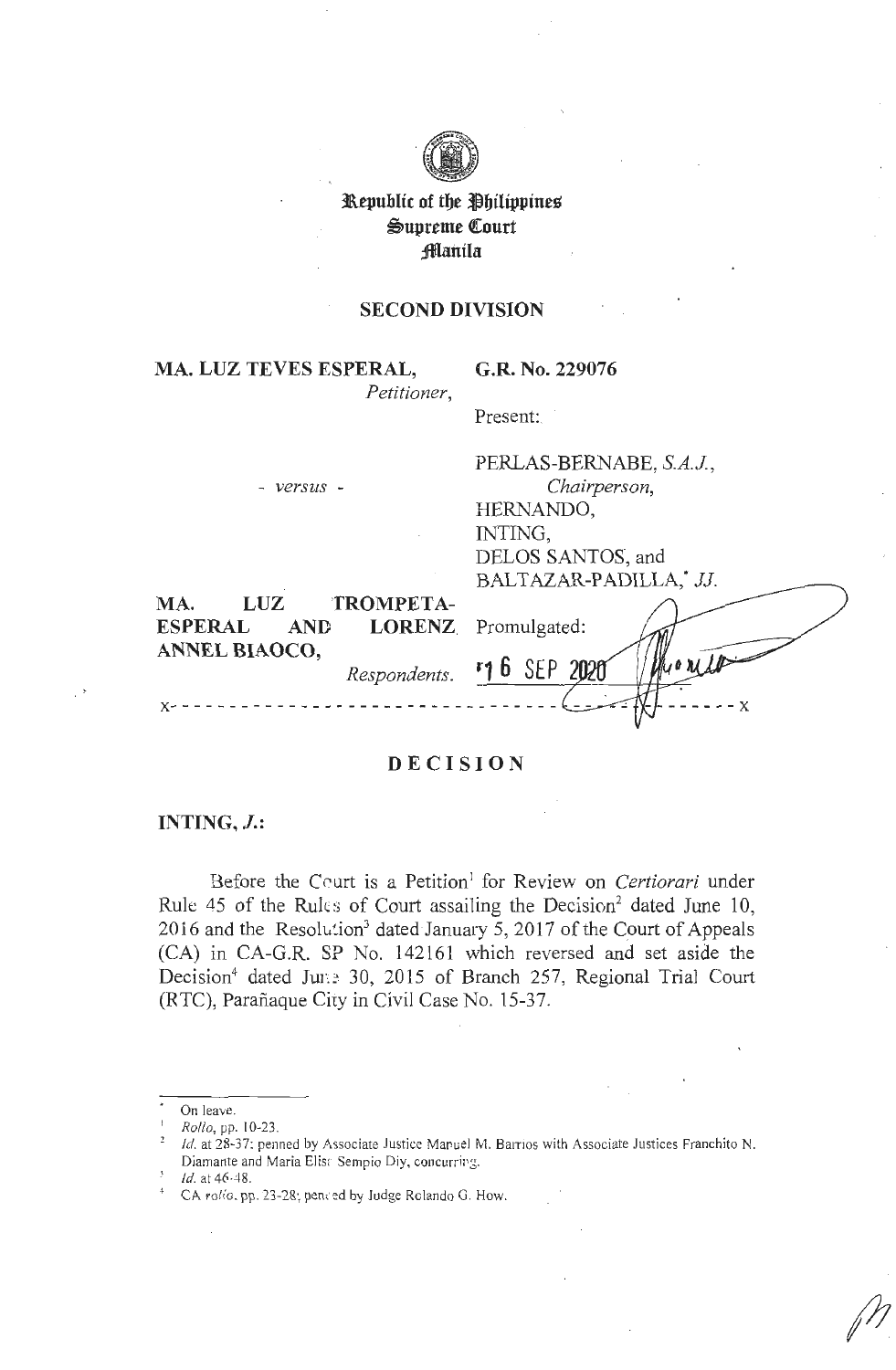#### *The Antecedents*

The instant petition stemmed from the forcible entry case filed by Ma. Luz Teves Esperal (petitioner) against Ma. Luz Trompeta-Esperal (Trompeta) and Lorenz Anne! Biaoco (Biaoco) (collectively, respondents) which *v*olved a 109-square meter parcel of land located at 2496 F Dynasty Ville I, Bayview Drive, Tambo, Parafiaque City covered by Transfer Certificate of Title (TCT) No.  $125190^5$  (subject property) registered in the name of Pablo Rostata (Pablo) and the petitioner. Both were previously married to each other, but the marriage was declared void because of Pablo's previous marriage to another woman. 6

Sometime in September 2012, petitioner who was working in the United States, came home to the Philippines for a short vacation. She was surprised that her property, which was vacant when she left for the United States, was now occupied by persons unknown to her. Upon inquiry, the occupants informed her that they were the lessees and paying rentals to B1aoco, nephew of Trompeta. She then told the occupants that she is the owner of the property and that she did not authorize Biaoco to have the property leased to anyone.

When petitioner returned to the property on September 29, 2012, she met Biaoco. The latter confirrned that he managed the property and collected rentals for his aunt, Trompeta. Petitioner told him that she is the owner of the property and not his aunt. Upon hearing this, respondents voluntarily left the premises. Thereafter, petitioner took over the possession of the property and designated her sister, Rosario Ola (Ola) to be the property administrator. She likewise made an arrangement with the lessees to pay the rentals to Ola. Thus, she changed the locks of the gate of the subject property. $7$ 

For more than two weeks, petitioner's possession of the subject property was peaceful. However, on the third week of October 2012, when petitioner was back in the United States, Ola infonned her that their tenants were not allowed to enter the subject property; that respondents entered the premises by destroying the locks using a bolt cutter; and that respondents changed the locks, prohibited the tenants from entering the premises, and posted a rent signage.

Ola immediately reported the incident to. the *barangay* on October 23, 2012. Petitioner's counsel then sent a demand letter to respondents

<sup>&#</sup>x27; *Rollo,* p. 56-60.

<sup>~</sup> Id. at 29.

<sup>7</sup>CA *rollo,* p. 24.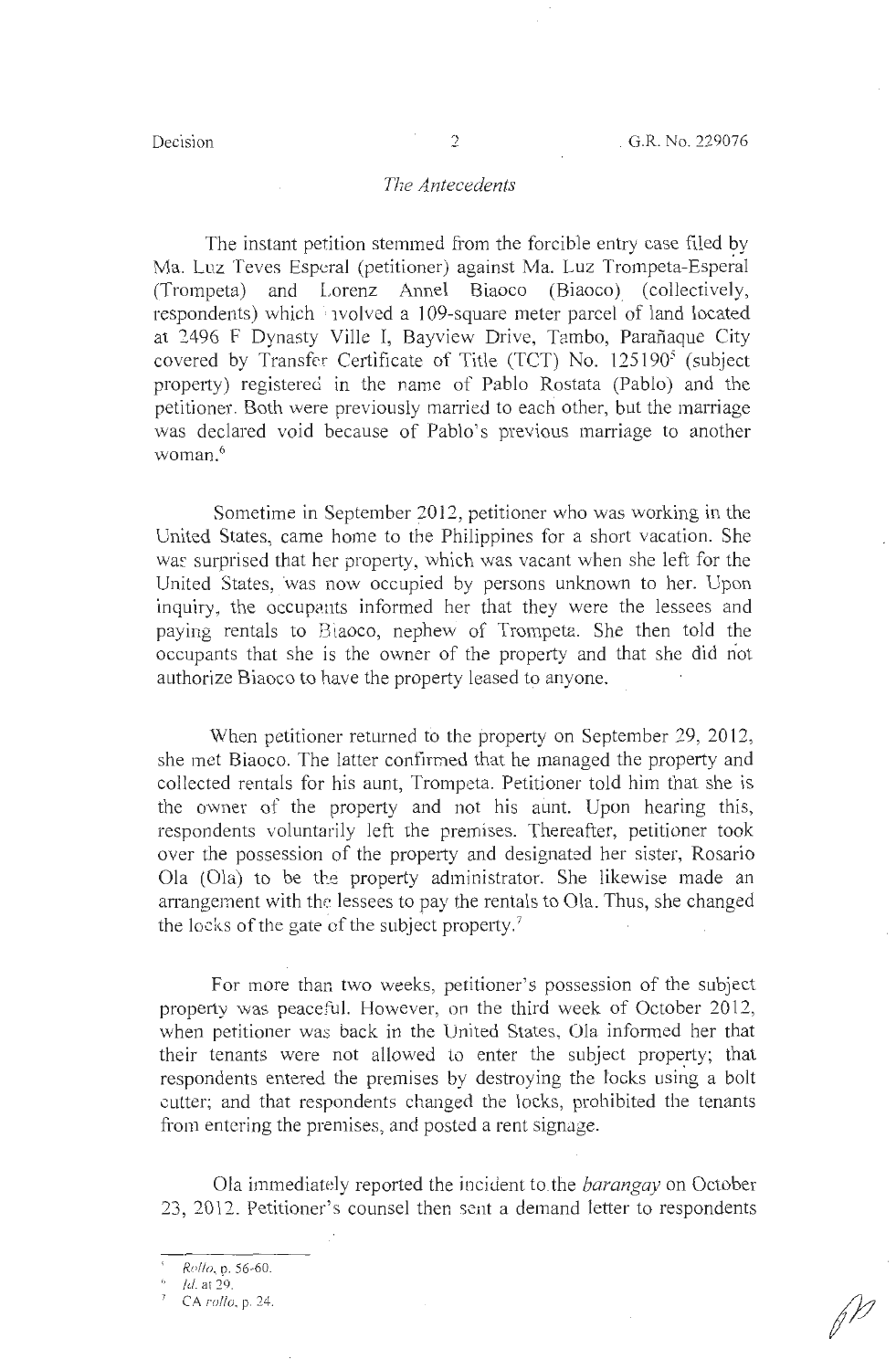$\mathbb{P}$  .

for them to vacate the subject property.8 Despite the receipt of the demand letter, respondents refused to leave the subject property prompting petitioner to file the Compiaint<sup>9</sup> for Ejectment and Damages against respondents before the Metropolitan Trial Court (MeTC), Parafiaque City.

For their part, respondents averred that the complaint is without legal basis and should be dismissed outright as petitioner is not the real party-in-interest because she was not the owner of the subject property. They likewise insisted that although petitioner was described in the property's title as the wife of Pablo, their marriage was later nullified due to the existing marriage of Pablo to another woman. Moreover, they asserted that Pablo already executed in their favor, an Affidavit of Acceptance for the Foreclosure of the Mortgage Property<sup>10</sup> dated March 15, 2005 wherein Pablo declared that respondem Trompeta is the new owner of the subject property. Thus, respondents contended that they have the right to enter the property and use it in accordance with their  $will<sup>11</sup>$ 

### *The Ruling of the MeTC*

On October 28. 2014, Branch 77, MeTC, Parafiaque City rendered a Decision,<sup>12</sup> the dis<sub>f</sub> ositive portion of which reads:

WHEREFORE, premises considered, judgment is hereby rendered in favor of the plaintiff Ma. Luz Teves Esperal and against the defendants Ma. Luz Trompeta-Esperal & Lorenz Annel Biaoco and ordering all persons claiming under them to:

- 1. Vacate the property subject of this case covered by Transfer Certificate of Title No. 125190 and surrender p< ssession thereof to lhe plaintiff or representative;
- 2. Order defendants to pay the reasonable amount of Php 5.000.00 per month reckoned from the demand dated October 23, 2012 as actual damages for there is no drubt that defendants benefited in occupying the subject property until the defendants vacate the premises and possession thereof is fully restored to the pi 1intiff;
- 3. Pay Plaintiff the Attorney's fees in the amount of P20,000.00; and
- 4. Pay the costs of suit.

#### SO ORDERED.<sup>13</sup>

s Id.

<sup>&</sup>quot; *Rollo,* pp. 49-55.

<sup>&</sup>lt;sup>10</sup> CA *rollo*, p. 128.<br><sup>11</sup> Id. 24-25.

<sup>&</sup>lt;sup>12</sup> Id. at 30-35; penned by F-esiding Judge Donato H. De Castro. <sup>13</sup> Id. at 35.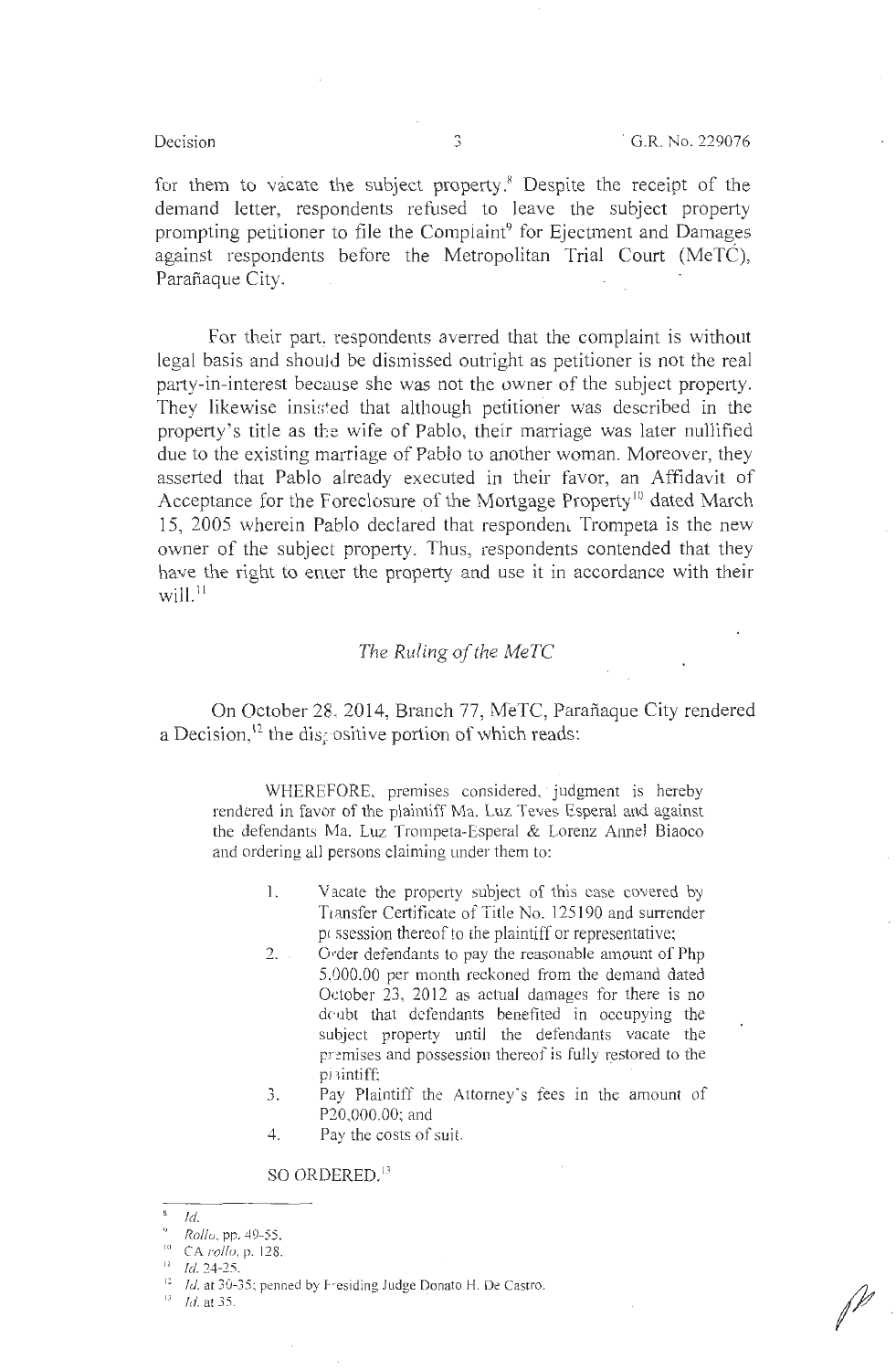#### Undaunted, respondents appealed to the RTC.

### *The Ruling of the RTC*

On June 30, 2015, the RTC dismissed the respondents' appeal. It disposed of the case :1s follows:

WHEREFORE, the Appeal of the defendants is dismissed on the ground of preponderance of evidence in favour of the plaintiff. Thus, the Decision of the court a quo is affirmed.

### IT IS SO ORDERED. <sup>14</sup>

The RTC declared that the issue of ownership, in the case at bench, became significant to determine who among the parties has the right to possess the s.1bject property. ft ruled that the court can tackle the issue on ownership of the property for it to resolve the issue of possession. It cauticned, however, that the ruling on the issue of ownership in the ejec tment case is not a final resolution of the ownership of the subject property as it is merely tentative and for purposes of resolving the issue on possession only.<sup>15</sup>

Moreover, the RTC found that petitioner is a co-owner of the property since it was acquired during the subsistence of her marriage to Pablo. It pointed out that Pablo cannot sell the property without the petitioner's consent; that when the petitioner's marriage with Pablo was declared void, Pablo can merely sell his inchoate portion of the subject property and not the share of the petitioner; and that the petitioner, as coowner of the property, can bring an ejectment case against the respondents.<sup>16</sup>

Furthermore, the RTC stressed that the Affidavit of Acceptance for the Foreclosure of the Mortgage Property, allegedly executed by Pablo in favor of Trompeta, is neither a real estate mortgage nor a deed of sale. Thus, the RTC ruled that the affidavit is not" proof that Pablo mortgaged the property or transferred ownership over the property to Trompeta.<sup>17</sup>

 $14$  *Id.* at 28.

 $15$  Id.

 $16$  *Id.* at 26-27.

*Id.* at 27.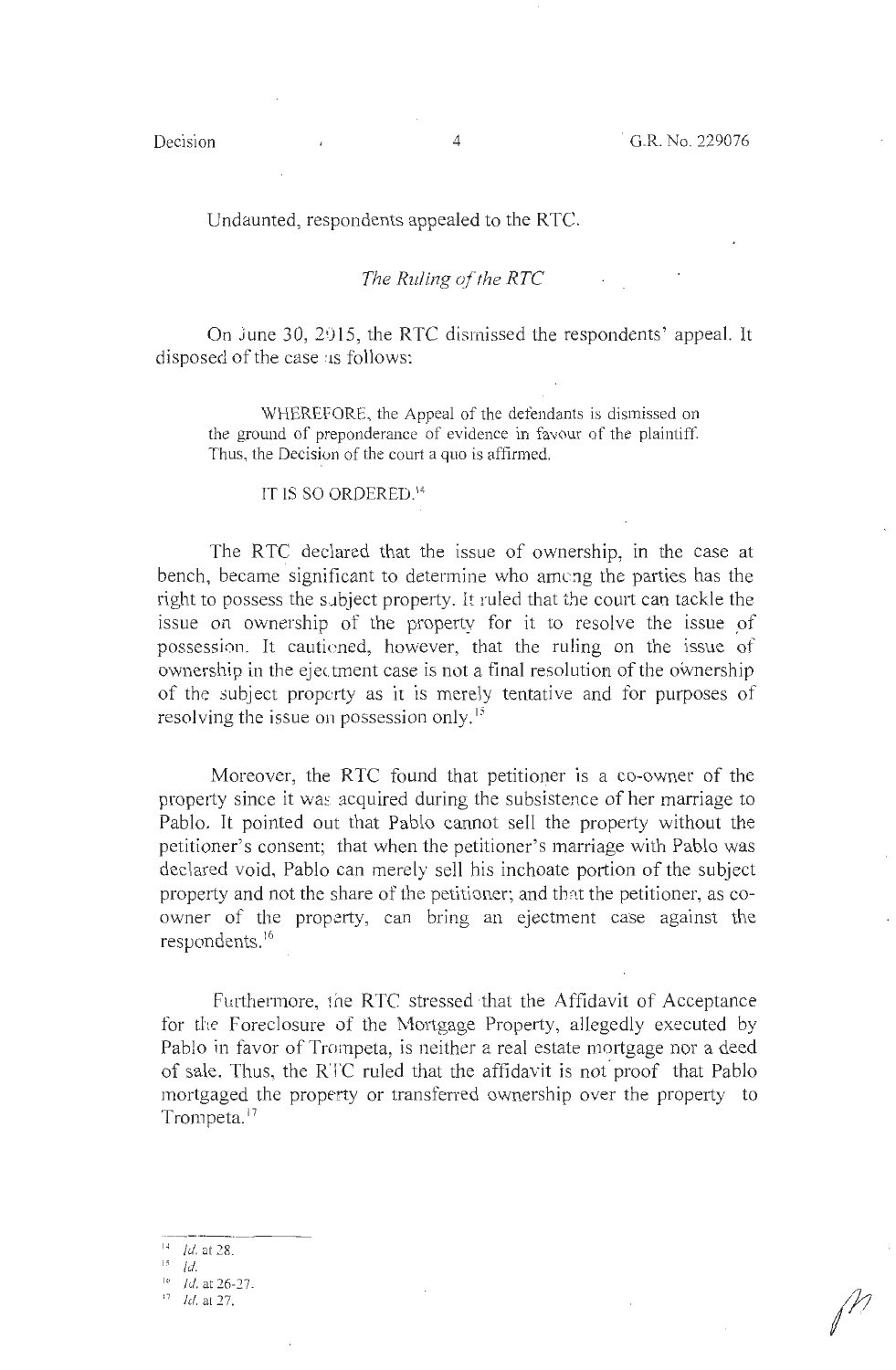Respondents then filed a Motion for Reconsideration.<sup>18</sup> The RTC denied it in its Order<sup>19</sup> dated August 19, 2015.

Undeterred, respondents raised the issue to the CA.

#### *The Ruling of the CA*

On June 10,  $\approx 10.16$ , the CA rendered a Decision<sup>20</sup> reversing and setting aside the RTC Decision and disposed of the case as follows:

WHERE'-'ORE, premises considered, the Decision dated 30 June 2015 and Crder dated 19 August 2015 of Regional Trial Court, Branch 257, Parañaque City, and concomitantly, the verdict of eviction rendered by the Metropolitan Trial Court, Branch 77, Parañaque City are REVERSED and SET ASIDE and declared of no effect. This is without prejudice to the institution by the parties of the proper action before a court of competent jurisdiction to ventilate and resolve with conclusiveness their contrasting claims of ownership over the subject property.

 $SO$  ORDERED.<sup>21</sup>

Aggrieved, petitioner comes before the Court raising the sole ground, to wit:

20. The Court of Appeals erred in holding that an ejectment case is not proper due to the contrasting claims of ownership by both petitioner Ma. Luz Teves Esperal and respondent Ma. Luz Trompeta-E<sub>2</sub> peral.<sup>22</sup>

Petitioner argues that basically, the RTC can make a ruling on the issue of ownership if it is necessary to determine the rightful possessor between two claimants. Moreover, she insists that she was in peaceful possession of the subject property before respondents forcibly occupied it; that even if the right to possess was based on the contending claims of ownership, she has rhe right to possess it by virtue of the fact that her name as a co-owner appears in the TCT; and that the subject ·property was acquired during the existence of her marriage to Pablo. Finally, the petitioner contends that Trompeta's claim of ownership was based on an alleged loan, but no Lian document was ever presented.

 $16$  Id. at 176-188.

 $10^{10}$  *Id.* at 29.

<sup>&</sup>lt;sup>20</sup> *Rollo*, pp. 28-37.<br><sup>21</sup> *Id.* at 36-37.

<sup>&</sup>lt;sup>22</sup> *Id.* at 15.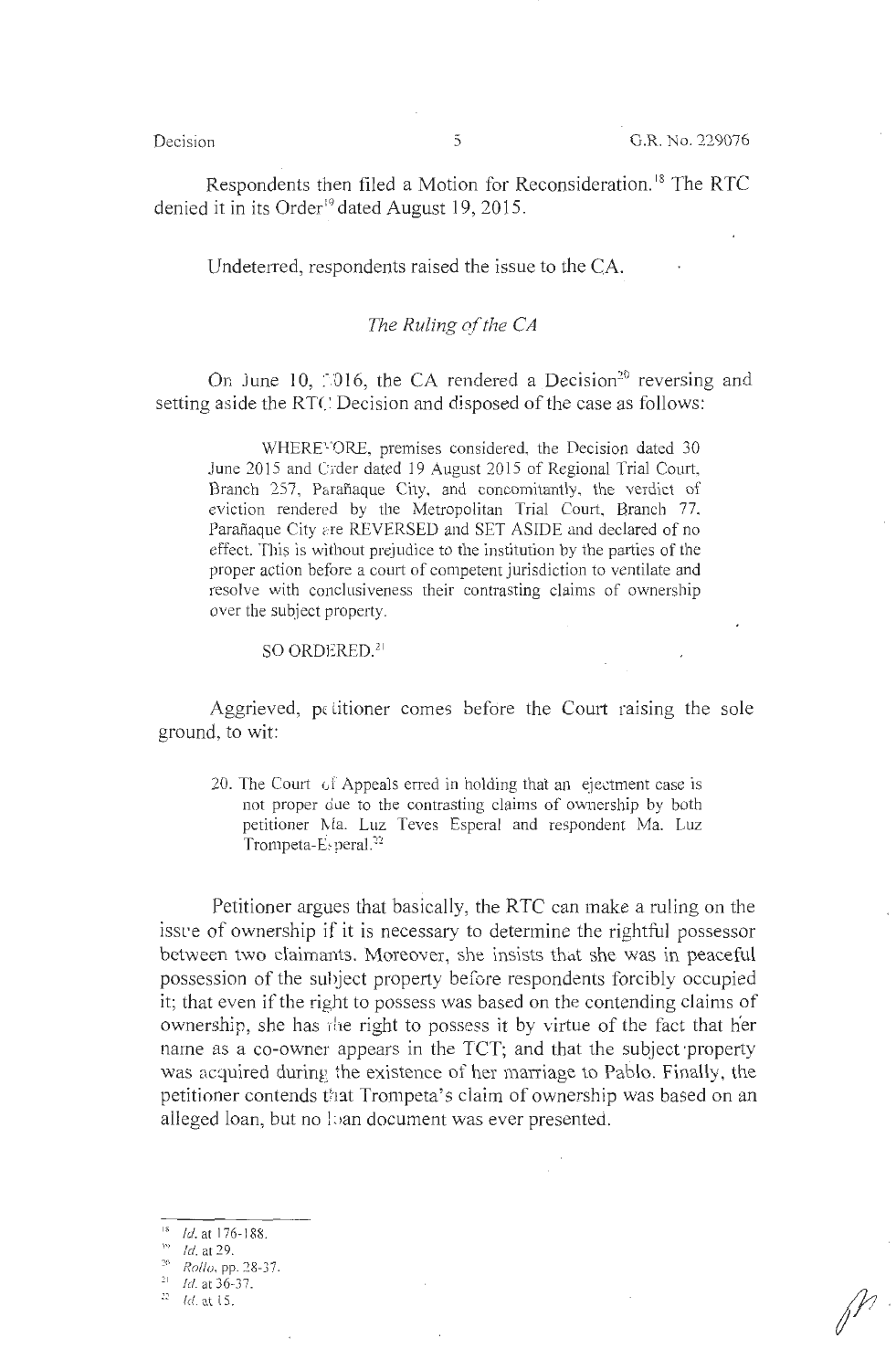In their Comment,<sup>23</sup> respondents counter: (1) that the instant petition should be dismissed outright for being filed out of time, and that the Motion for Extension to File Petition was not served upon respondent;  $(2)$  that the CA was correct in ruling that the issue of ownership cannot be determined in the case at bench; and  $(3)$  that there was insufficient basis for the RTC to conclude that the petitioner is a coowner of the property.

#### *Our Ruling*

The Court grants the petition.

At the outset, the Court reiterates that in a petition for review on *certiorari* under Rule 45 of the Rules of Court, its jurisdiction is generally limited to reviewing errors of law. Section 1, Rule 45 of the Rules of Court ·states that the petition filed shall raise only questions of law which must be distinctly set forth. The Court explained the difference between a question of fact and a question of law in this wise:

A question of law arises when there is doubt as to what the law is on a certain state of facts, while there is a question of fact when the doubt arises as to the truth or falsity of the alleged facts. For a question to be one of law, the same must not involve an examination of the probative value of the evidence presented by the litigants or any of them. The res. Jution of the issue must rest solely on what the law provides on the given set of circumstances. Once it is clear that the issue invites a review of the evidence presented, the question posed is one of fact. *<sup>2</sup> ~* 

Here, petition, r argues that the CA erred in holding that the instant ejectment suit is not proper due to the contrasting claims of ownership by both parties. In other words, petitioner is raising the issue of whether the court can resolve an ejectment suit even if both parties claim ownership of the subject property. Clearly, the issue raised is a question of law.

Still, the Court will have to pass upon the factual findings in the case considering the conflicting or contradictory<sup>25</sup> decisions of the CA and RTC; thus, the C ourt is constrained to make its own factual findings in order to resolve the issue presented before it.

<sup>&</sup>lt;sup>23</sup> *1d.* at 192-202.<br><sup>24</sup> Clemente *v. Court of ApJ, als, et al., 77:* Phil. 113, 121 (2015), citing *Lorzano v. Tabayag, Jr.*, 6S1 Phil. 39, 48-49 (2012).

<sup>&</sup>lt;sup>25</sup> Bank of the Philippine Islands v. Mendoza, et al., 807 Phil. 640, 647 (2017), citing *Miro v Vda. de Erederos, 721 Phil. 772, 786 (2013).*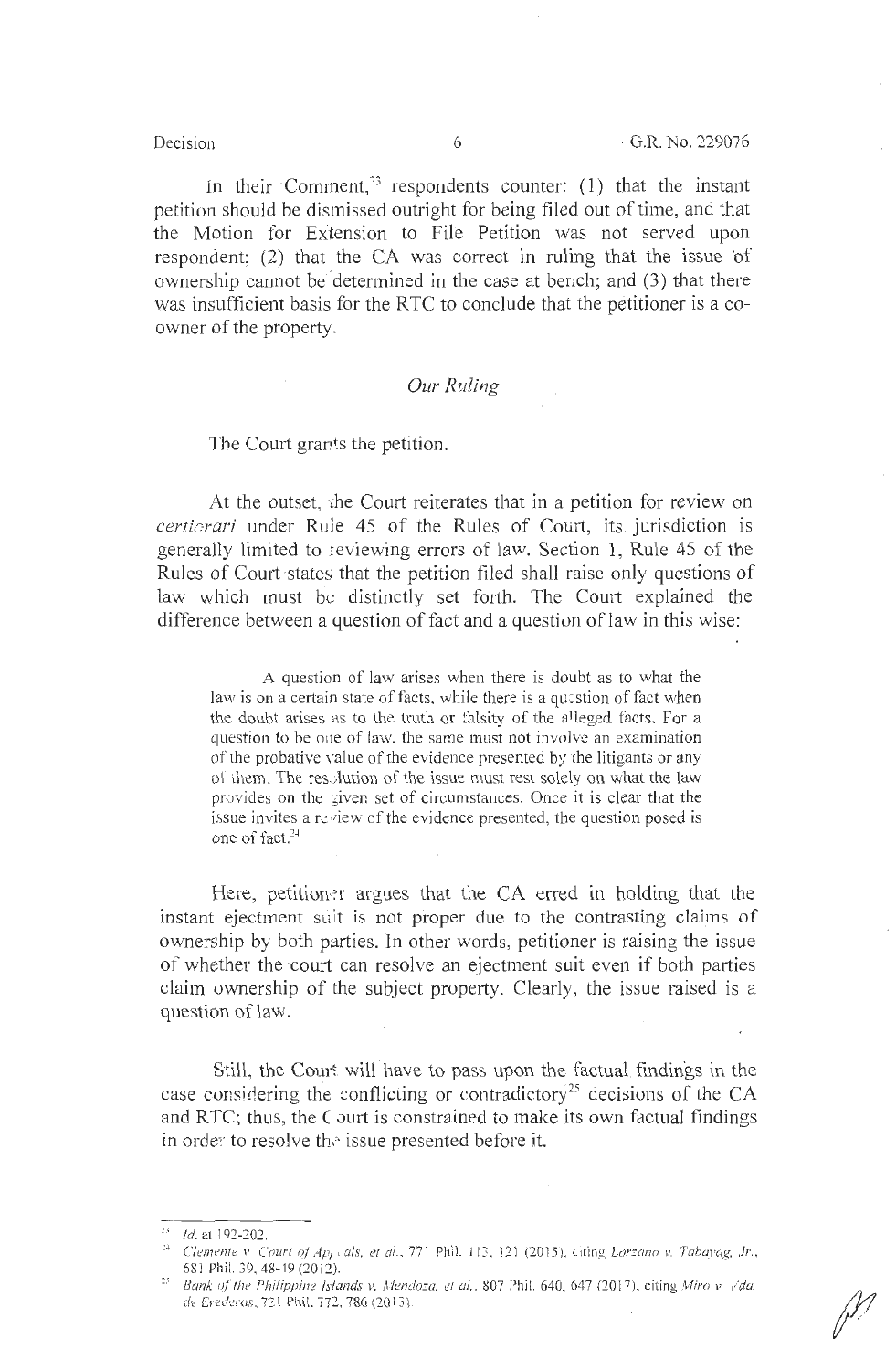Well-settled is the rule that the sole issue for resolution in ejectment case relates to the physical or material possession of the property involved, independent of the claim of ownership by any of the parties.<sup>26</sup> Even if the question of ownership is raised in the pleadings, as in the case at bench, the courts may pass upon such issue but only to determine the issue of possession especially if the former is inseparably linked with the latter.<sup>27</sup> In any case, the adjudication of ownership, being merely provisional, does not bar or prejudice an action between the parties involving title to the subject property.28

# In *Co v. Militar*,<sup>29</sup> the Court ruled:

In forcible entry and unlawful detainer cases, even if the defendant raises the question of ownership in his pleadings and the question of possession cannot be resolved without deciding the issue of ownership, the. lower coutts and *the Court of Appeals, nonetheless, have the undoubted competence to provisionally resolve the issue of ownership for the sole purpose of determining the issue of possession.* 

Such decision, however, does not bind the title or affect the ownership of the land nor is conclusive of the facts therein .found in a. case between the same parties upon a different cause of action involving possession.<sup>30</sup> (Italics supplied.)

Moreover, the Court emphasized in the case of *Mangaser V.*   $Ugav<sup>31</sup>$  that the issue of ownership shall be resolved in deciding the issue of possession only if the question of possession is *intertwined-with* the issue of ownership, thus:

Before the Court continues any further, it must be determined first whether the issue of ownership is material and relevant in resolving the issue of possession. *The Rules of Court in.fact expressly*  allow this: Section 16, Rule 70 of the Rules of Court provides that the *issue of ownership shall be resolved in deciding the issue of possession if the question of possession is intertwined with the issue* of ownership. But this provision is only an exception and is allowed *only in this limited instance – to determine the issue of possession and only if the question of possession cannot be resolved without deciding the issue of ownership.*<sup>32</sup> (Italics supplied.)

Another case wherein both parties raised the issue of ownership as their basis of their respective right to possess the property in question is

<sup>&#</sup>x27;" **See** *Eslrel/ado v. Presiding Judge,* MTCC. I I'" *Judicial Region, Br.* 3, *Davao City. et al. ,* 820 Phil. 556, 571 (2017); *Dizon v. CA*, 332 Phil. 429, 432 (1996).

 $1/27$  *Id.* Citations omitted.

 $\frac{28}{10}$ 

<sup>&</sup>lt;sup>29</sup> 466 Phil. 217 (2004).

<sup>&</sup>lt;sup>30</sup> *Id.* at 224. Citations omitted.

 $11 - 749$  Phil. 372 (2014).

<sup>&</sup>lt;sup>52</sup> Id. at 384, citing *Nenita Quality Foods Corp. v. Galabo, et al.*, 702 Phil. 506, 520 (2013).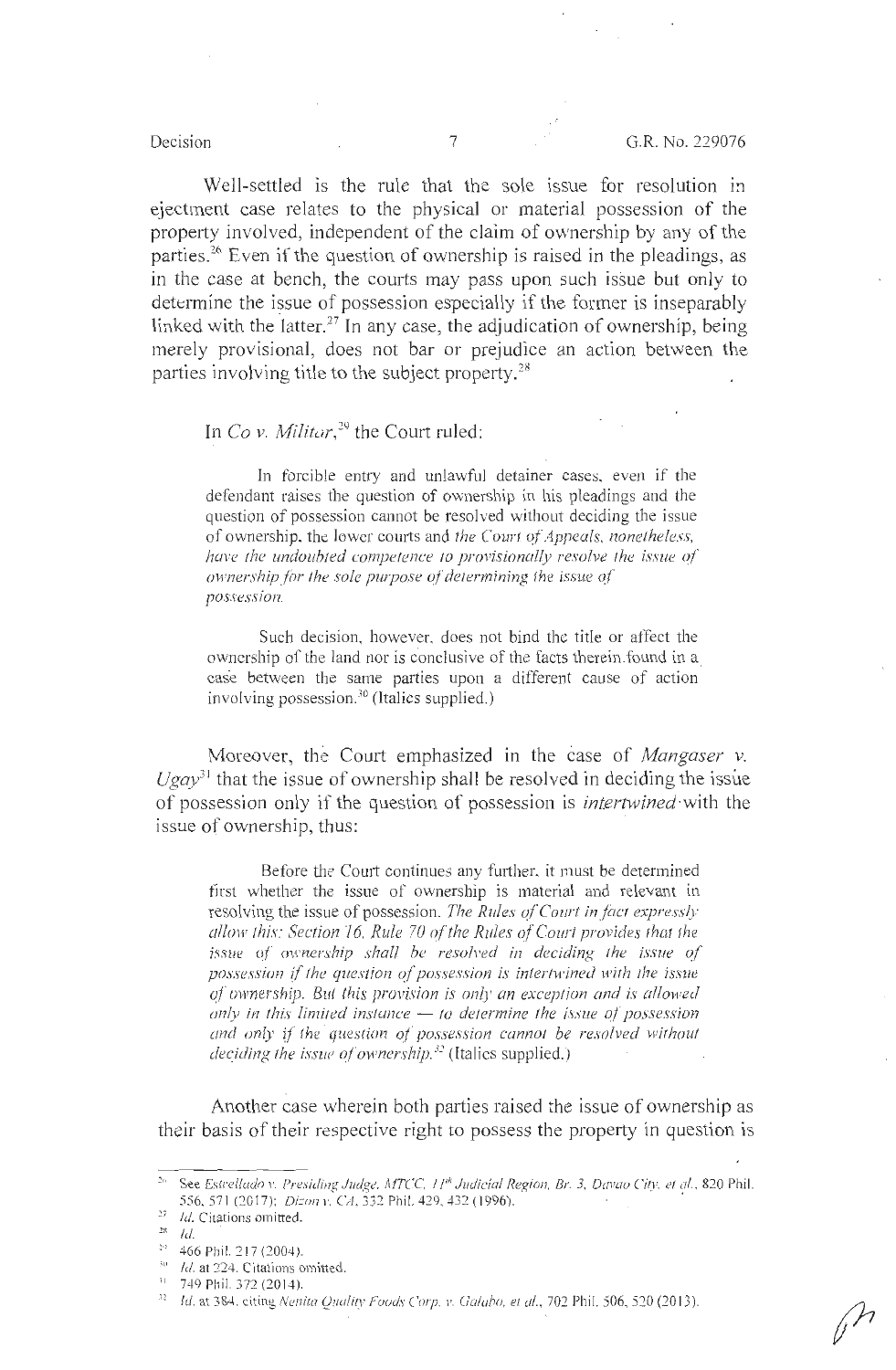Sps. Dela Cruz v. Sps. Capco,<sup>33</sup> wherein the Court reiterated the rule that where both parties to an ejectment case raise the issue of ownership, the courts may pass upon that issue to determine who between the parties has the better right to possess the property, thus:

"The only issue in an ejectment case is the physical possession of real property possession *de facto* and not possession *de Jure."* But "[w]here the parties to an ejectment case raise the issue of ownership, the courts may pass upon that issue to determine who between the parties has the better right to possess the property." Here, both parties anchor their right to possess based on ownership, *i.e.,* the spouses Dela Cruz by their own ownership while the spouses Capco by the ownership of Rufino as one of the heirs of the alleged true owner of the property. Thus, the MeTC and the RTC correctly passed upon the issue of ownership in this case to determine the issue of possession. However, it must be emphasized that "[t]he adjudication of the issue of ownership is only provisional, and not a bar to an action between the same parties involving title to the property. $134$ 

Based on the aforementioned jurisprudence, the Court finds that the CA erred in holding that an ejectment case is not the proper proceeding where contrasting claims of ownership by both parties exist. At the risk of repetition, the only issue in forcible entry cases is the physical or material possession of real property-prior physical possession and not title.35

For a forcible entry suit to prosper, the plaintiffs must allege and prove: (a) that they have prior physical possession of the property; (b) that they were deprived of possession either by force, intimidation, threat, strategy or stealth; and (c) that the action was filed within one year from the time the owners or legal possessors learned of their deprivation of the physical possession of the property.<sup>36</sup>

Records reveal that petitioner was able to satisfactorily prove by preponderance of evidence the existence of all the elements of forcible entry. While it may be true that respondents occupied the property before 2012, it was without the knowledge of petitioner and respondents voluntarily left the premises after the latter learned of petitioner's ownership. More importantly, petitioner was already in prior peaceful occupation of the subject property when respondents forcibly entered it by using a bolt cutter, evicted the tenants therein, changed the padlocks,

 $\hat{M}$ 

<sup>&</sup>lt;sup>33</sup> 729 Phil. 624 (2014).

<sup>&</sup>lt;sup>34</sup> *Id.* at 637. Citations omitted.<br><sup>35</sup> German Management and Services. Inc. v. Court of Appecls, G.R. No. 229955, September 14, 198 177 SCRA 495, 9; *Ganadin v. Ramos*, 99 SCRA 613, September 11, 1980; *Baptista v. Carillo, 72* SCRA 214, July 30, 1976 as cited in *Heirs of Laurora v. Sterling Technopark III*, 449 Phil. 181-188 (2003). 36 *Mangaser* v. *Ugay,* supra note 31 at 381 , citing *De la Cru::. v. Court oJ Appeals,* 539 Phil. 158,

<sup>170 (2006).</sup>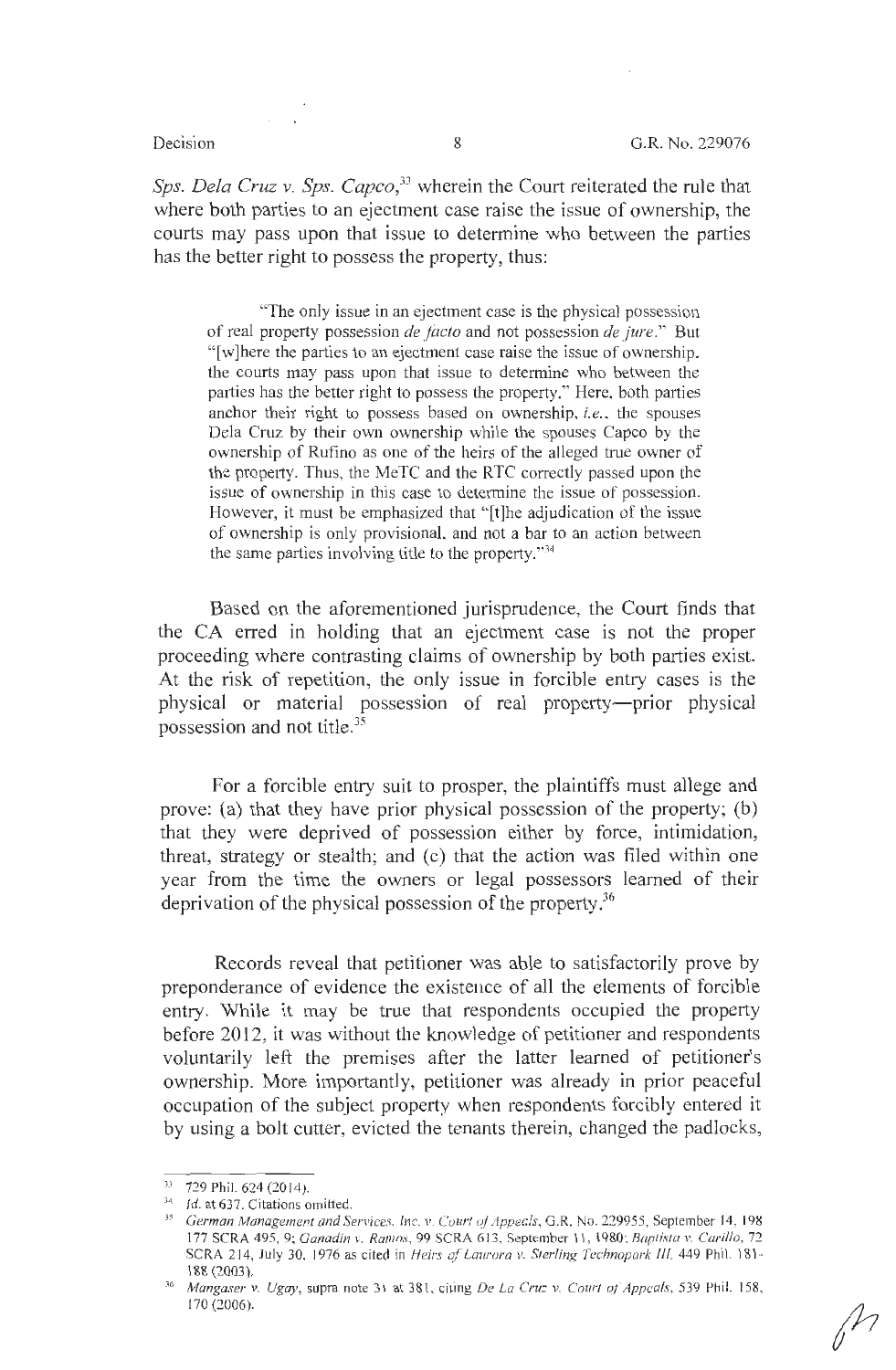and placed a rent signage in front of the property. These were the acts of respondents that prompted petitioner to file a forcible entry case.

Respondents, on the other hand, countered that their entitlement to possession over the subject property is based on their ownership rights as evidenced by an Affidavit of Acceptance for the Foreclosure of the Mortgage of Real Property dated March 15, 2005 executed by Pablo. The Court stresses that the issue of ownership in ejectment cases is to be resolved only wher it is intimately intertwined with the issue of possession to such an extent that the question of who had prior possession cannot be determined without ruling on the question of who the owner of the land is.<sup>37</sup> Contrary to the conclusions of the RTC, the Court deems it inappropriate for the ejectment court to dwell on the issue of ownership considering that respondents' claim of ownership could not establish prior possession at the time when the subject property was forcibly taken from petitioner.

Regardless of the actual condition of the title to the property, a person in possession cannot be ejected by force, violence or terror, not even by the owners. 38 Assuming *arguendo* that herein respondents are the real owners of the subject property, they had no right to take the law into their own hands and summarily or forcibly eject petitioner's tenants from the subject property. Their employment of illegal means to eject petitioner by force in entering the subject property by destroying the locks using bolt cutter, replacing the locks, and prohibiting the tenants to enter therein made tnem liable for forcible entry since prior possession was established by petitioner.

All told, the Court agrees with the MeTC's conclusion as affirmed by the RTC that petitioner is better entitled to the material possession of the subject property and that she cannot be forcibly evicted therefrom without proper recourse to the courts.

**WHEREFORE,** the petition is **GRANTED.** The Decision dated June 10, 2016 and tbe Resolution dated January 5, 2017 of the Court of Appeals in CA-G.R SP No. 142161 are **REVERSED** and **SET ASIDE.**  The Decision dated October 28, 2014 of Branch 77, Metropolitan Trial Court, Parañaque City in Civil Case No. 2013-21 is hereby **RR!NSTATED.** 

#### **SO ORDERED.**

<sup>&</sup>lt;sup>37</sup> Heirs of Laurora v. Sterling Technopark III, 449 Phil. 181 (2003).

<sup>&</sup>lt;sup>38</sup> Muñoz v. Court of *Appeals*, 214 SCRA 216, September 23. 1992; Joven v. Court of *Appeals*, 212 SCRA 700. August 20, 1992; *German Management and Services, Inc. v. Court of Appeals.* 177 SCRA 495, September 14, 1989; *Supia and Batiovov. Quintero and Ayala*, 59 Phil. 312, (1933) as cited in *Heirs of Laurora v. Sterling Technopark III*, 449 Phil. 181 (2003).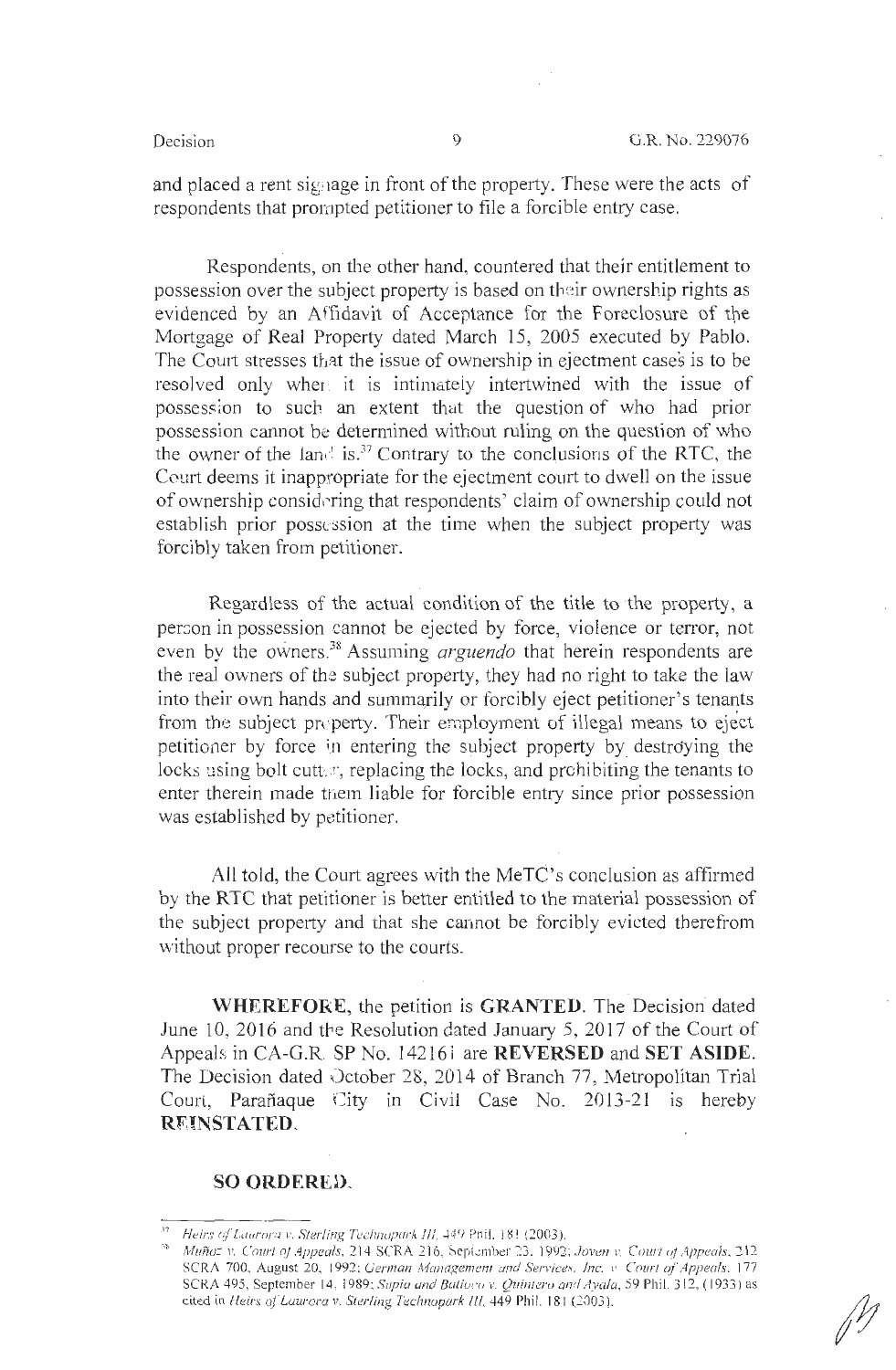Decision

**HENRI JEAN PALL B. INTING** *Associate Justice* 

WE CONCUR:

# **ESTELA M. PERLAS-BERNABE**

*Senior Associate Justice Chairperson* 

RAMO Associate Justice

**DO EDGARDO L. DELOS SANTOS**  · *Associate Justice* 

(On leave) **PRISCILLA BALTAZAR PADILLA**  *Associate Justice* 

### **ATTESTATION**

I attest that the conclusions in the above Decision had been reached in consultation before the case was assigned to the writer of the opinion of the Court's Division.

> **J,1 0 IJ , ,.J/ ESTELA M. PERLAS-BERNABE** *Senior Associate Justice Chairperson*